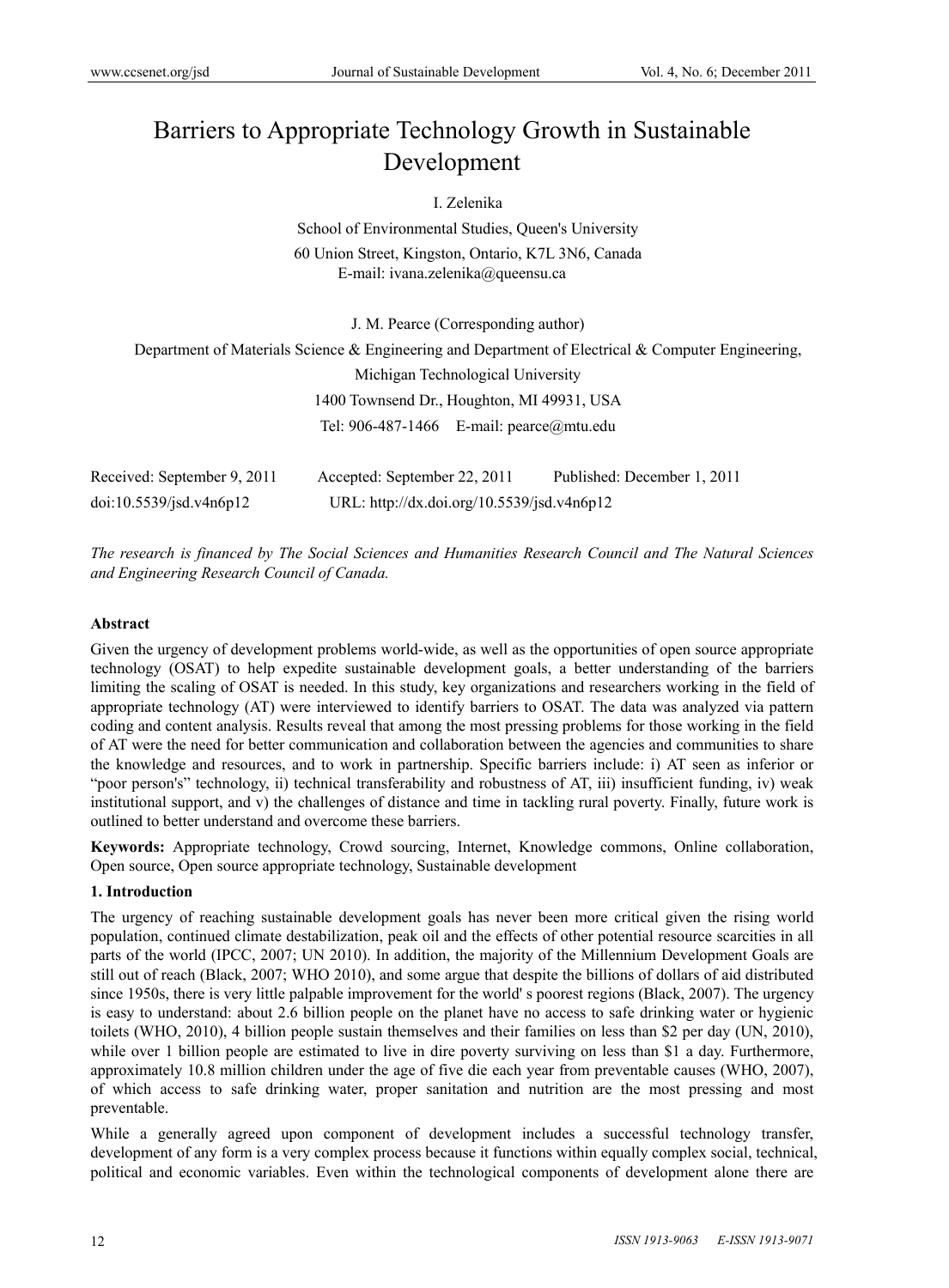variables whose positive and negative effects cannot always be fully foreseen or predicted (Smillie, 2000). Smith explains in *Science and Technology for Development* that "No matter how tightly science and technology are entwined with development, the relationship only ever reflects a slice of all of which that development represents" (Smith, 2009). Thus, history has no shortage of failed attempts of transferring foreign highly-mechanized and energy-intensive technologies in anticipation of a successful uptake, or in poor assumptions of technical results being identical in different geographical, social and political realms (Chambers, 1983; Carr, 1985; Black, 2007; Smith, 2009). Too often the emphasis of projects focuses solely on technology, or the wrong type of technology that does not match particular cultural, social, economic or political circumstances (Schumacher, 1973; Chambers, 1983; Carr, 1985; Smith, 2009). Examples of blatant disregard for local conditions and sustainability include large-scale energy projects like dams that dislocate thousands and change landscapes and ecosystems, or introducing highly mechanized mono-agricultural machinery for straight line harvesting in areas where agriculture is small scale, community owned and engaged in poly-culture (Black, 2007). Other examples can be more subtle in severity, but also demonstrate complexity of development process and the importance of local conditions in project planning. Such examples include: i) introducing bicycle grinders to communities where traditionally women grind flour, but only men drive bicycles; ii) promoting smokeless cooking stoves for respiratory ailments when smoke helps communities combat mosquitoes and malaria; or iii) building solar cookers in places where traditional meals are served in late evening (Ryan and Vivekananda, 1993). The reality of development is such that even when all of the proper feasibility studies and planning take place, the integration of any new or modified component to people's lives is not without an effect. This is especially the case when it comes to introduction of technology (Tenner, 1997; 2004). Adding technological elements to any social, political or economic fabric can react in unexpected ways because technology itself is influenced by those elements in which it operates. James Smith explains: "All technologies carry with them risks, be they foreseen, unforeseen, or little understood. Conversely, the benefits of technologies may be far greater than we can foresee. We respond to these uncertainties by attempting to maximize the benefits and minimize the risks of technological change." (Smith, 2009). In the same sense, as technology does not function isolated from social relationships (Carr, 1985; Thomas, 1994; Smith, 2009), and yet even the simplest of technologies can improve and save lives, more emphasis and research is needed on ways technology is introduced, designed and transferred into developing communities, and how to improve the process.

A great cause for optimisms is in the fact that aid funding is growing globally (UN, 2010), and so are the number of agencies working in the field of sustainable development. Sustainable development today can be given a more rigorous definition than used commonly by WCED (1987), as being defined as that which leads to societies which live within the self-perpetuating limits of its environment. That society is not necessarily a no growth society, it is rather a society that recognizes the limits of conventional growth and looks for alternative ways of development (Coomer; 1979). In addition, there is a renewed interest in the field of appropriate technology (AT) for sustainable development (Buitenhuis et al., 2010). Appropriate technology can be defined as such technologies that fit local conditions and are easily and economically utilized from readily available resources by local communities to meet their needs (Sawhney et al., 2002; Buitenhuis et al., 2010). As such, AT criteria can incorporate innovations such as water purifiers, irrigation systems, biodigesters, food grinders, processors and solar cookers, but can also include more 'high-tech' or complex technologies such as solar photovoltaic powered lanterns, electricity generation, cell-phones and computers, which are becoming integral components of many developing communities (Arunachalam, 2002; Tcheeko et al., 2006; Ashraf et al., 2007). As Ian Smillie points out in Mastering the Machine: Poverty, Aid and Technology: "The issue for developing countries is not a trade-off between high and low technologies: it is a trade-off between appropriate and inappropriate technologies" (Smillie, 2000). The positive impact of relatively simple life saving technologies such as water purification systems could make is substantial (Hashmi & Pearce, 2011), and yet the research and development (R&D) investments in AT have been declining over the decades compared to the continuous investment in research of large-scale high-tech techniques (Jequier, 1976; Carr, 1985; Pursell, 1993; NCAT, 2011). As such, despite more than a quarter century of development, there has not yet been much uptake of AT in research or as a principle means of enabling sustainable development by most development organizations, donors, or the mainstream public. In addition, while there are a growing number of organizations, researchers and communities working on facilitating sustainable development through AT all around the world, the full capacity and potential of that research and knowledge is largely untapped because it is not often published or shared with the communities who need the information (Pearce et al., 2011). The research tends to be scattered and very much influenced by trial and error because of work happening in isolation (Pearce, 2007; Buitenhuis et al., 2010). Therefore, it has been proposed that using the open collaborative principles from the highly successful open source software movement, which is currently responsible for over 50% of Internet software (Deek & McHugh, 2008; Netcraft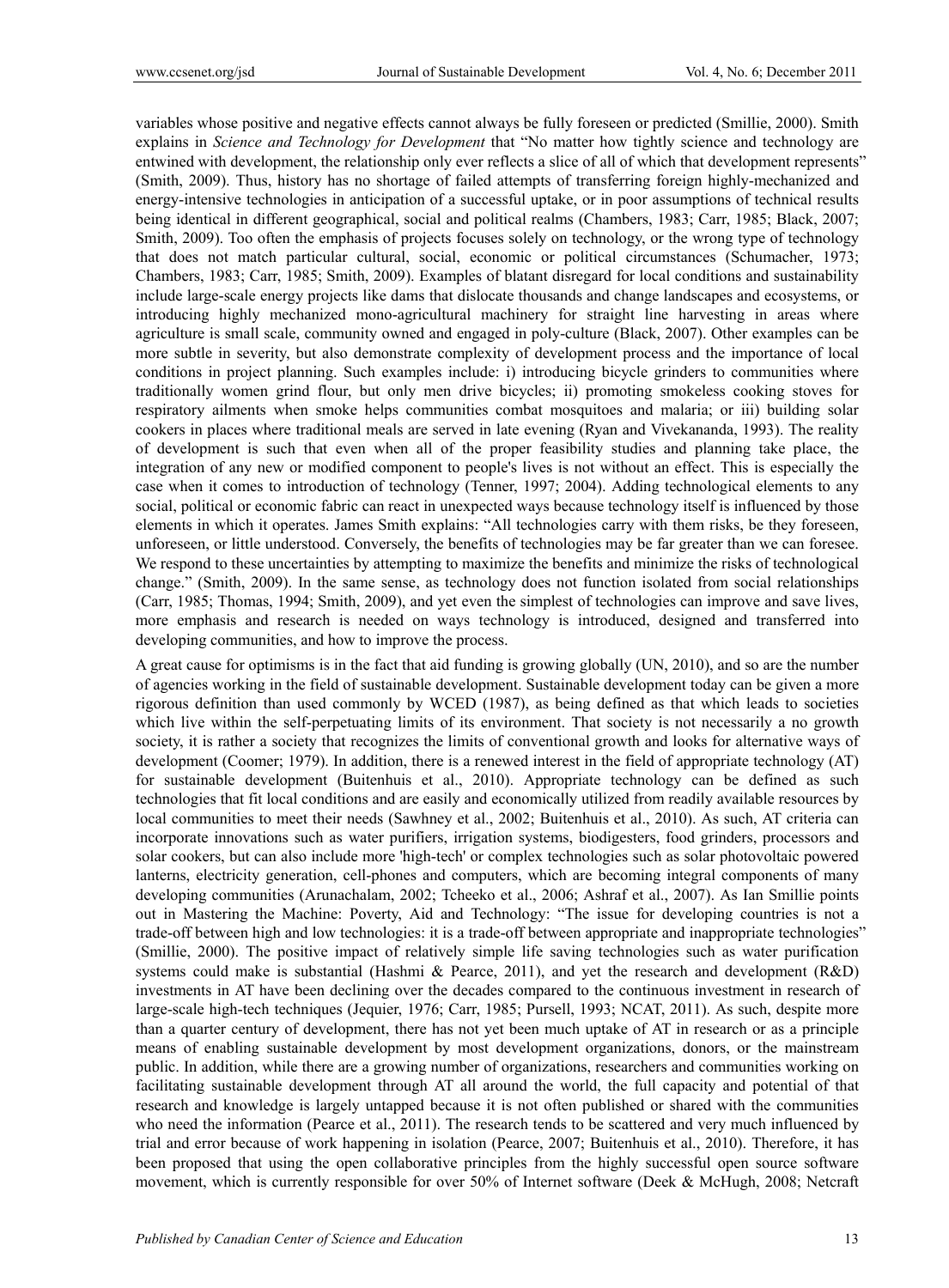Web, 2011), collaborative open source appropriate technology (OSAT) design could significantly improve development efforts all around the world (Sawhney, 2002; Buitenhuis et al., 2010; Pearce et al., 2011). The open source component of AT would allow for continuous improvements of development solutions because knowledge and technologies would be shared and built on collaboratively. In fact, open source innovation, crowd-sourcing and collaborative work are growing in application worldwide (Benkler, 2006; Chesbrough, 2003; Watson, 2009) and the same principles can also be instrumental to development efforts. Further advances in information and communication technology software and hardware have allowed for new ways disseminate information via wikis, Internet and mobile phones, making the plausibility of OSAT a reality (Sawhney, 2002; Pearce & Mushtaq, 2009; Buitenhuis et al., 2010). Early studies and examples of this topic shows that the collaborative design processes, appropriate tools, and access to technical information enables more effective and rapid development of AT for both industrialized and non-industrialized regions (Sawhney, 2002; Buitenhuis et al., 2010). Given the urgency of the development problems world-wide, as well as the opportunities of OSAT to help expedite sustainable development, the need to identify and diagnose the barriers to scaling up OSAT are clear. This study undertook interviews of key organizations and researchers working in the field of AT, as well as those involved with the open data movement, to identify barriers to OSAT and suggest solutions. The barriers from the interviews were compared to those previously identified in the literature, coded, analyzed and discussed with future work outlined.

#### **2. Background**

#### *2.1 Appropriate Technology for Sustainable Development*

AT was first conceptualized as 'intermediate technology' by the economist E.F. Schumacher in the 1970s in his influential book *Small is Beautiful: Economics as if People Mattered* (Schumacher, 1973). Schumacher's principles on economy and development were very much influenced by Buddhist philosophy, as well as his own work in developing countries as an economic adviser. Such experience prompted him to conclude that local self-reliance, meaningful work and development that match local conditions are the necessary requirements of any successful development project. He suggested how the most appropriate type of technologies for developing countries are likely to be a range of 'intermediate technologies' that are "more productive than the often labour-intensive, inefficient traditional technologies, but less costly and more manageable than the large scale, labour saving but capital intensive technologies of the industrialized society (Evans & Adler, 1979). Inspired by permanence, Schumacher also called for a re-evaluation of the gross national product as the sole measure of development success and human happiness, and stressed the need for "meaningful, creative and purposeful work" utilizing "accessible, small scale and appropriate technology, which are compatible with human need for creativity" (Schumacher, 1973). In addition, Schumacher advocated for demand-led innovation of technologies that are elegant, low energy, economical and designed to match the purpose and needs of those that use it. In other words, less can be more when introducing appropriate tools and technologies that may seem smaller in scale and complexity, but will be utilized more effectively by the communities (Chambers 1983; Hazeltine & Bull, 1999).

Today, AT is a concept based on sustainable and smart engineering, working within local contexts and environments, and designing with end-users in mind (Buitenhuis et al., 2010). The AT criteria incorporates small scale, sustainable technical innovations, including the theoretical 'know-how' or the software components of design and function, as well as traditional knowledge and biomimicry. A growing number of authors claim that the field of AT can be of significant assistance in sustainable development: namely provide food and water security, health, education, and also provide dignified work for world's millions (Schumacher, 1973; Jequier, 1976; Chambers, 1983; Carr, 1985; Hazeltine & Bull, 1999; Smillie, 2000; Sawhney et al., 2002; Pearce & Mushtaq, 2009; Buitenhuis et al., 2010). However, a number of barriers stand in the way of AT reaching more of a critical mass engagement and use. Some barriers are purely technical in nature, while others have roots in social, economical, geographical and political arenas, demonstrating the complex nature of the development process (Jéquier, 1976; Chambers, 1983; Carr, 1985; Hazeltine & Bull, 1990; Smillie, 2000). Furthermore, the barriers are often interconnected and thus require even more rigors study and understanding to enable the fullest potential of OSAT.

## *2.2 AT Barriers: Defining principles*

Even the definition of appropriate technology can be a significant barrier. If defined too rigidly, AT can be seen as holding back modernization and infringing on competitiveness by denying developing regions the same technology as in developed regions (Carr, 1985). Along the same vein, such arguments also give rise to a new form of neocolonialism implying that modern technology is not right for developing countries and therefore they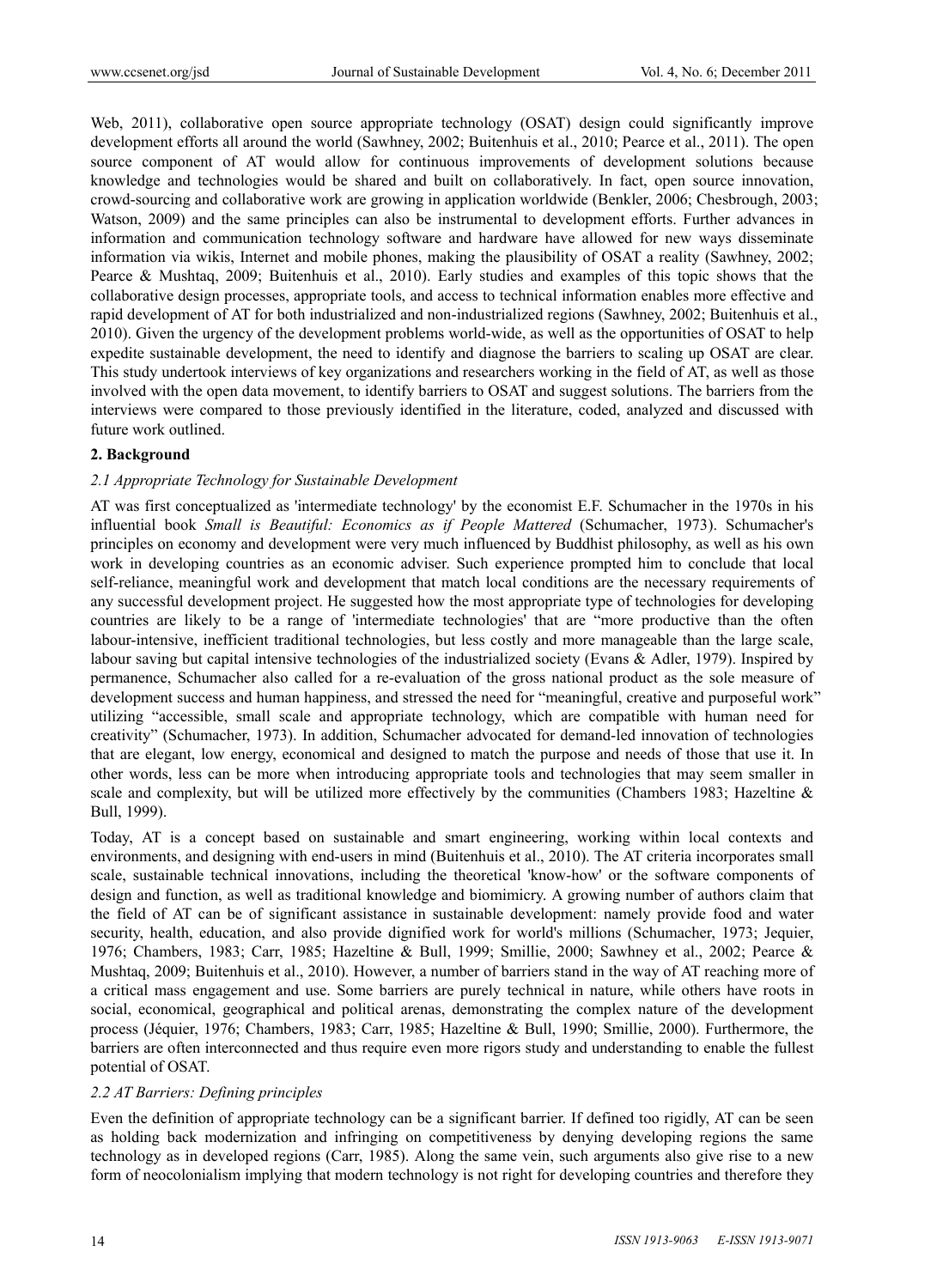should receive second-best or more primitive technology (Carr, 1985). This response to the concept of AT is common, yet none of these are actual implications of the AT principles because as the definition of AT indicates, the emphasis is on utilizing technology that works best for a given location and circumstance. If the technology in question is smaller in size, scale, cost, complexity, uses local materials, eliminates the need for patents and royalties, involves decentralized renewable sources of power, and is easy to operate and fix by local communities, then these are the advantages not the drawbacks. As Nicolas Jéquier explains in *Appropriate Technology: Problems and Promises*, "the aim of AT in principle is generally not to replace an existing industrial systems but to promote technological innovation in the areas where it is weak or ineffective" (Jéquier, 1976). Carr also reminds that the primary function of AT is to enhance the economic position of those who have not been given the opportunity to fully participate in the current development process - namely the rural, isolated and impoverished people (Carr, 1985). As such, the AT definition can vary depending on the circumstances. Understanding that what may be appropriate in some places may not be in others, especially given the changing nature of human societies and technology throughout the world, AT can also be defined as that which is appropriate for a particular community at that time and place in terms of size, scale and useability (Pursell, 1993). While this is a simple enough concept in theory, putting it to practice has been a challenge due to a multitude of additional barriers, as well as the difficulty of assessing technology appropriateness.

## *2.3 AT Barriers: Technical Aspects*

Given the complexity of technological design, implementation and dissemination, constraints of permanence, robustness and transferability of AT to technical, political and economic spheres have also been identified as key barriers (Carr, 1985; Smith, 2009). No technology truly survives the test of time, given that human innovation never stops, but fundamental differences in the purchasing power of those living on \$2 a day, versus the rest of the world is the reason why AT has to be robust and durable to thrive (Pearce et al., 2011). Compounding the challenge yet further is the difference between rural and urban development and the complications they bring. Firstly, the barriers of distance and time make it difficult to tackle rural poverty, which is segregated from the mainstream and urban development and yet this is where development is needed the most (Chambers, 1983). Those living in rural areas may have similar needs to those living in urban areas, however many of the needs are drastically different and require equal attention (Chambers, 1983; Carr, 1985). In addition, technocratic over-emphasis, lack of institutional support, brain drain, ignorance and arrogance were also among the key barriers identified for rural development of AT (Chambers, 1983; Carr, 1985).

## *2.4 AT Barriers: Organizational Aspects*

On an organizational level, barriers to successful AT implementation include access to stable funding, critical mass building and mainstream involvement, as well as a better institutional support for AT (Chambers 1983; Carr, 1985; Smillie, 2000). Other barriers include too much focus placed on the hardware only as opposed to the 'software' of the AT application, as well as outsider involvement often overshadowing the input of people for whom the technology is intended for, and on whom the success of AT depends (Carr, 1985). Considerable work is needed in ensuring a continuous feedback loop with the project stakeholders, and increasing the collaboration with the researchers in the field, as well as the communities employing the technology (Chambers, 1983; Black, 2007; Smith, 2009). In addition, more collaboration between researchers is needed to eradicate wheels being re-invented, lessons re-learned, as well as provide the solid knowledge base for continuous improvements and innovation for future (Pearce, 2007; Buitenhuis et al., 2010; Pearce et al., 2011).

# **3. Methodology**

## *3.1 Data Collection*

In total seventeen interviews were conducted with twenty one participants from the field of AT development and open data. The interviews followed the semi-structured 30 minute interview method as developed by Mikkelsen (1995), supplemented by informal conversational interview techniques (Babbie & Rubin, 2007). As such the interviews provided a wide enough scope to examine possible barriers and offer qualitative data on the most pressing barriers, while allowing ample time for the interviewees to elaborate on general development topic, and share supplemental details they deemed necessary furthering the scope of the research.

Questions included inquiry on the barriers to development in general, as well as barriers to the appropriate technology and open source / open access of data in research. Attempts were also made to balance the types of the respondents, but time restrictions for the project limited the ability to obtain equal representation of respondents from all sectors involved in AT development. The final interview breakdown included responses from five academics working in the field of development, eight non-governmental organizations, one governmental, as well as feedback from two entrepreneurial organizations and two independent activists and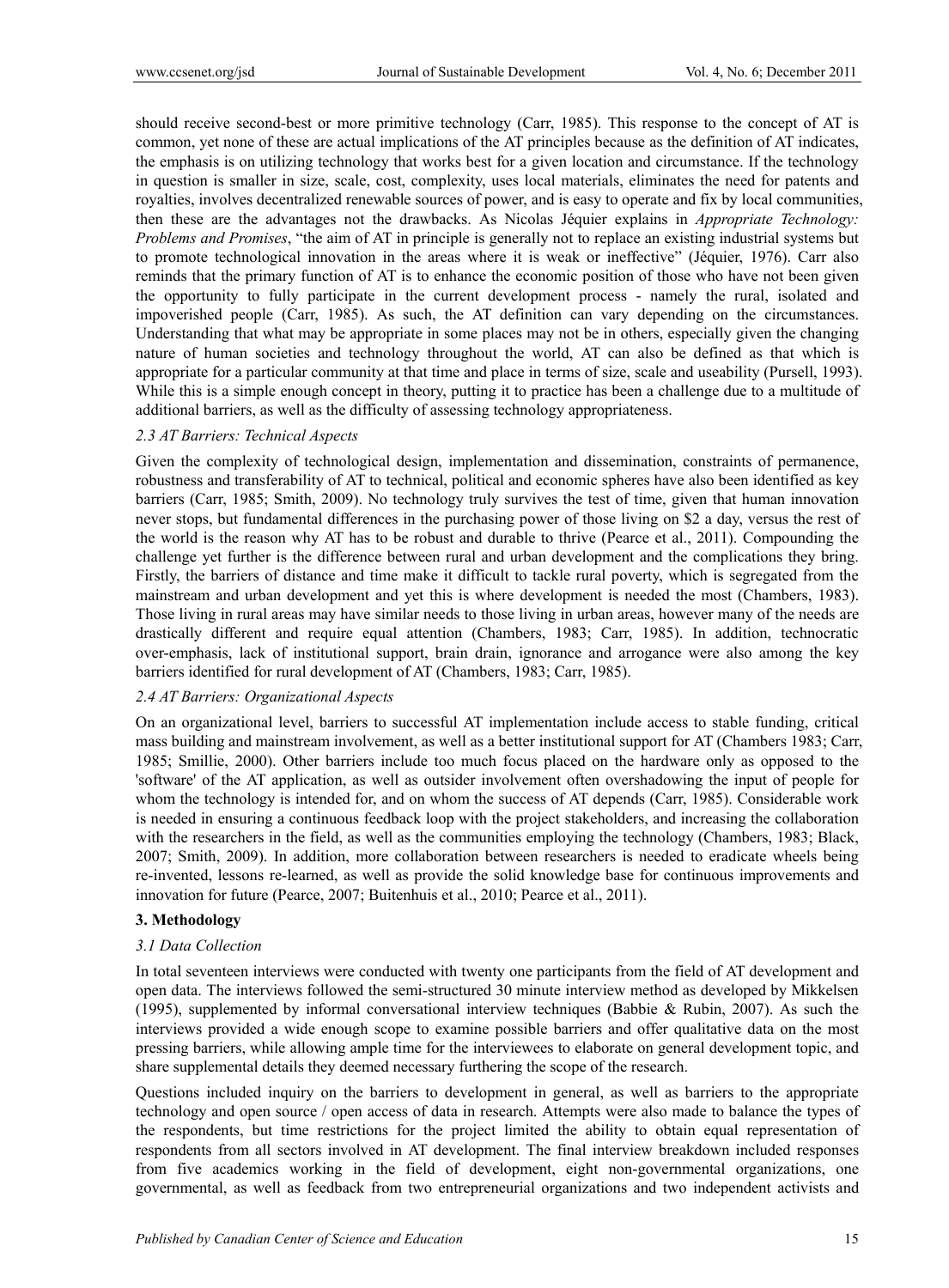researchers. The academic researchers included professors from Arizona University, Cooper Union, Hope College, St. Thomas and Western Washington University. Non-Governmental and Not for Profit Organizations participating in the interviews included: American Society of Mechanical Engineers (ASME), the Appropedia Foundation, Appropriate Technology Collaborative (ATC), Appropriate Infrastructure Development Group (AIDG), Compatible Technology International (CTI), Digital Green and Practical Action. Governmental agency input was provided by the Canadian Crown Corporation - International Development Research Center (IDRC). The research also included feedback from the entrepreneurial sector - AYZH and Kopernik, as well as open data movement activist David Eaves and development activist Vinay Gupta.

The majority of the prospective interviewees were chosen by the 'reputation method' style as devised by Laumann and Knocke (1987), which implies that respondents are selected based on their merit and reputation in the field. The field of AT is still growing, but there are about a dozen organizations and individuals considered at the forefront, which were thus chosen as the potential interview prospects. Several interviewees also came out of the process of peer recommendation from discussions at the NCIIA Conference in 2010. Once the University ethics board clearance was granted, prospective interviewees were contacted via e-mail or in person with an invitation to the research, outlining the background of the study, providing sample questions and the consent form. A majority of the prospective interviewees agreed to the interview, of which all but one granted the permission to record the talk, and all but one gave permission to use their name in publications. Four of the interviews were conducted in person; two were via an e-mail correspondence, while the rest were skype / phone interviews. As per the ethics guidelines, the interview data, including audio files, transcriptions and consent forms are stored in a locked location on an encrypted disc.

#### *3.2 Analysis Process*

Once completed the interviews were transcribed and coded for key barrier categories which were counted to assess their frequency while extrapolating themes, patterns and top barriers. To analyze the data two techniques were employed: logical and pattern coding. First, the interview responses were analyzed using logical analysis procedures based on Patton (1990), which explored emergent themes and barriers throughout the interviews and their frequency. Next, the pattern coding was employed to group summaries of data into smaller number of overarching or linked themes (Miles & Huberman, 1984). Once all interviews were transcribed, key comments and responses were highlighted and coded via pattern grouping in regards to their relevance to social or technical barriers to AT, open access, and general development. The coded themes and their subsequent responses were then counted for frequency of use to provide numerical data and help identify the most pressing barriers.

## **4. Results and Discussion**

Five barrier themes to OSAT development were identified through the process of coding the interviews: 1) social barriers, 2) communication and information specific barriers, 3) barriers to open source technology, 4) barriers to technology (AT or in general), and 5) social and technical barriers inter-connected. Figure 1 shows the frequency of response or the number of times certain barrier themes were brought up by the interviewees as a function of the five key coded categories.

As can be seen in Figure 1, the most often identified barriers were those that fell strictly in the social realm followed by communication and information category. Barriers to open source and technology in general were next biggest obstacles followed by the socio-economic category. To clarify: social barriers were those that dealt with culturally or socially specific undertones such as developing trusting relationships, particular cultural norms or dealing with socio-economic limitations. The theme of technological barriers refers to those that explicitly related to the technological problems such as technical robustness, specifications and functions. As society and technology are very much intertwined, a socio-technical theme was also identified. Barriers that fell into this category include definitions of technological appropriateness, local manufacturing, design of technologies and engineering methods, dissemination and adoption of technology, as well as marketing and advertising. Such a finding indicates once more that technology alone is not the sole component of development problems. Jeff Brown who works with Engineers without Borders USA agrees by saying: "The biggest challenges are cultural some things (technologies) get picked up and some don't. There is room for anthropologists and social scientists here to study."

In addition to the general category breakdown of key barrier themes listed in Figure 1, further analysis of the coded barrier categories provided a more in-depth analysis of key single barriers within those five categories. Figure 2 illustrates this qualitative breakdown of specific barriers and the number of times interviewees brought up a specific key barrier. As can be seen in Figure 2, the most single discussed barrier (twelve respondents) was the need for better collaboration with locals, NGOs and universities to share knowledge, data, and feedback so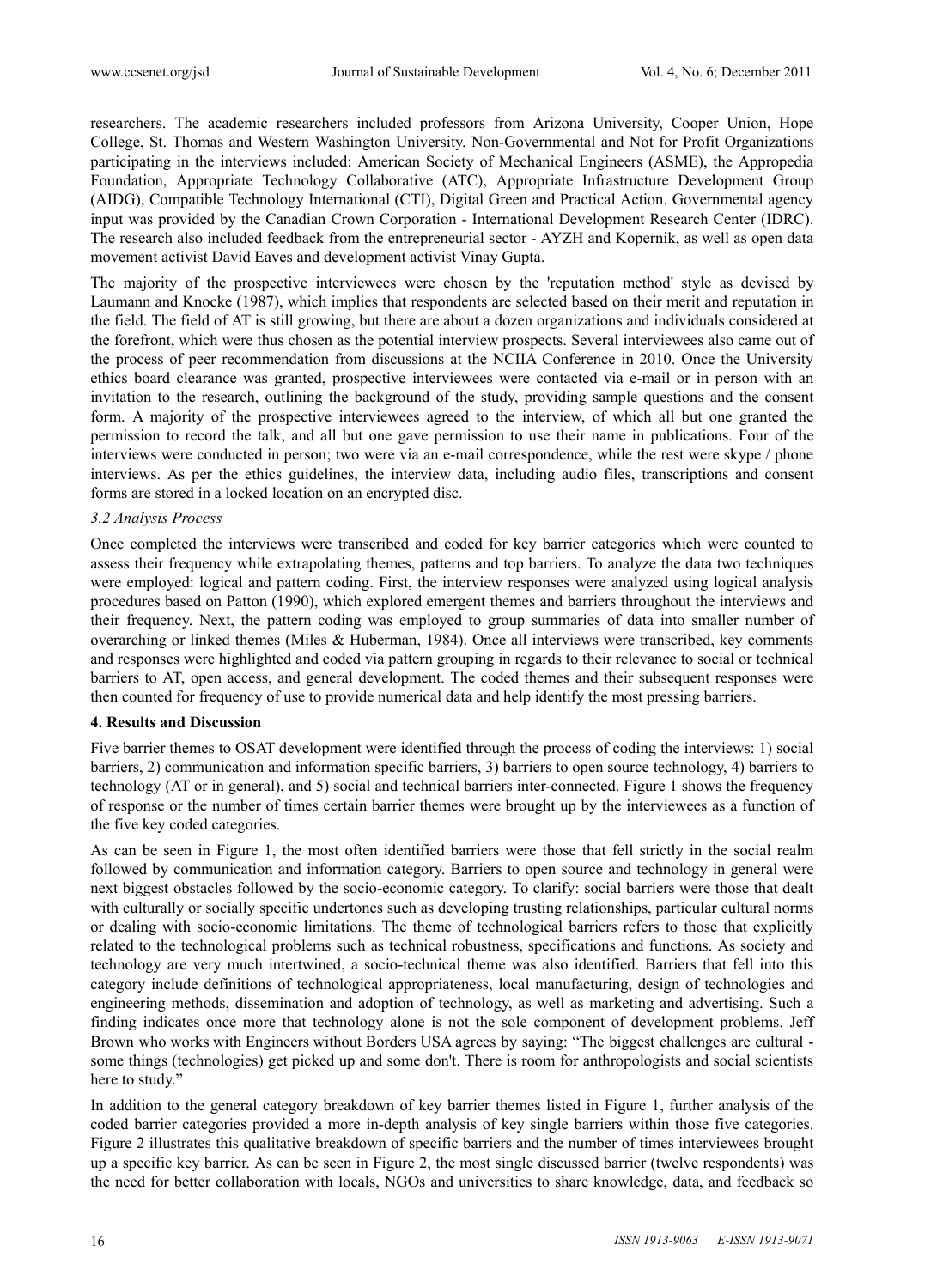not to have to reinvent technologies and to re-learn from past mistakes. This barrier came mainly from category 1 from Figure 1. Similarly, better communication and access to knowledge was another top issue brought up by nine respondents and falling in the information category in Figure 1. Researchers spoke of the need to share details and design specs of successful projects, as well as problems and limitations encountered in the field. The collaboration barrier was mentioned by respondents from all fields interviewed and as such is a clear indicator of its severity. If agencies in the field do not have access to relevant knowledge, and if they do not share the tools and resources effectively, then their effectiveness and impact is significantly hampered. In addition, chances of passing that same knowledge and practices to communities for their own self-directed development is also likely to be poor. Given that all of the respondents were aware of the problem and want it resolved, it is clear that the intent to collaborate is present, but the right tools and platforms to facilitate the exchange of knowledge and collaboration appear to still be missing - or are at least are not widely known. Better linkages with other agencies in the field, knowing who has what technologies, skills and tools to offer, as well as having the ways to showcase one's technology or needs are sure to help minimize problems with technological dissemination and implementation. As Roger Salway and Bert Rivers from Compatible Technology International explain, it is not enough to just build the technology - one also has to advertise and find ways to showcase you have a better mousetrap.

The next biggest identified obstacle to AT development involved the actual process of technological dissemination and implementation (eight respondents) including the adoption issues. This barrier is from the combined social and technical category in Figure 1. Jason Morris, an industrial designer from Western Washington University who worked on a collaborative cargo bicycle design project in Uganda notes how "Implementation is a much harder problem than design, and includes barriers of manufacturing as well as acceptability and accessibility." Interviews also revealed that the dissemination barrier was linked to other social and cultural issues such as stable access to funding, time constraints, as well as linking those with technology to those who need the technology. Similarly, the transfer of technology and techniques used are just as important in dissemination as the technology itself, as mentioned by four interviewees. Furthermore, five respondents commented on the impeccable importance of preliminary research and surveys to determine the appropriateness of technologies and projects, while four interviewees emphasized the significance of project continuity and community feedback. Appropriate Technology Collaborative (ATC), Compatible Technology International (CTI), Appropriate Infrastructure Development Group (AIDG), Practical Action and Global Resolve all cite that background research and studies are crucial in learning the needs, purchasing power and composition of communities, and as such were key factors for the success of their projects.

The reality of socio-economic limitations facing rural and disadvantaged people was also brought up and coincides with previous studies. In short, the price of technology has to match the purchasing power of communities. Steve Crowe, from AIDG and Alterna, also commented that another key to a successful project implementation is in technological versatility. For example, the AIDG's bio-digesters were successful because 'They are good for people's health and environment, but also provide energy and can be a source of income.' As he says: 'When you're worried about when you get the food for the next day you're not going to think about environment, health and the long term future', and this is where versatility or multi-faceted components of a particular technology can have an even more of an impact and improve dissemination. The need for better linkage with other agencies and marketing coincides with five respondents bringing up the growing importance of business partnerships to move technologies and projects forward, as well as being more inclusive of the private sector to help facilitate dissemination and business opportunities. The reality of socio-economic limitations facing rural and disadvantaged people is also a major barrier because as John Barrie, Director of ATC explains: "Poor people are very cautious with spending the little money they have, so it takes time to develop trusting working relationships, and for people to commit to projects and systems they are unfamiliar with."

Within the economic barriers, both Moyo (2009) and Smillie (2000) as well as interviewees Vinay Gupta and John Barrie spoke of aid inefficiencies and problems of providing technology for free. Key drawbacks include lack of project continuity as well as market distortion because people may choose not to purchase a system in hope that a non-profit organization may come and bring one for free – which may or may not happen. This issue only strengthens the case to explore other creative financing options, such a micro-financing, in order to provide affordable life-saving solutions. Respondents such as Scott White (Kopernik), John Barrie (ATC) and Zubaida Bai (Ayzh) were particularly vocal about the potential of incorporating the private sector within development. Zubaida Bai explains 'Just because one thinks and works about social good doesn't mean one should live in poverty. One should be able to rise one's own livelihood and raise livelihood of others.' Scott White of Kopernik also notes that, 'This is an interesting time for social ventures, especially given the variety of business opportunities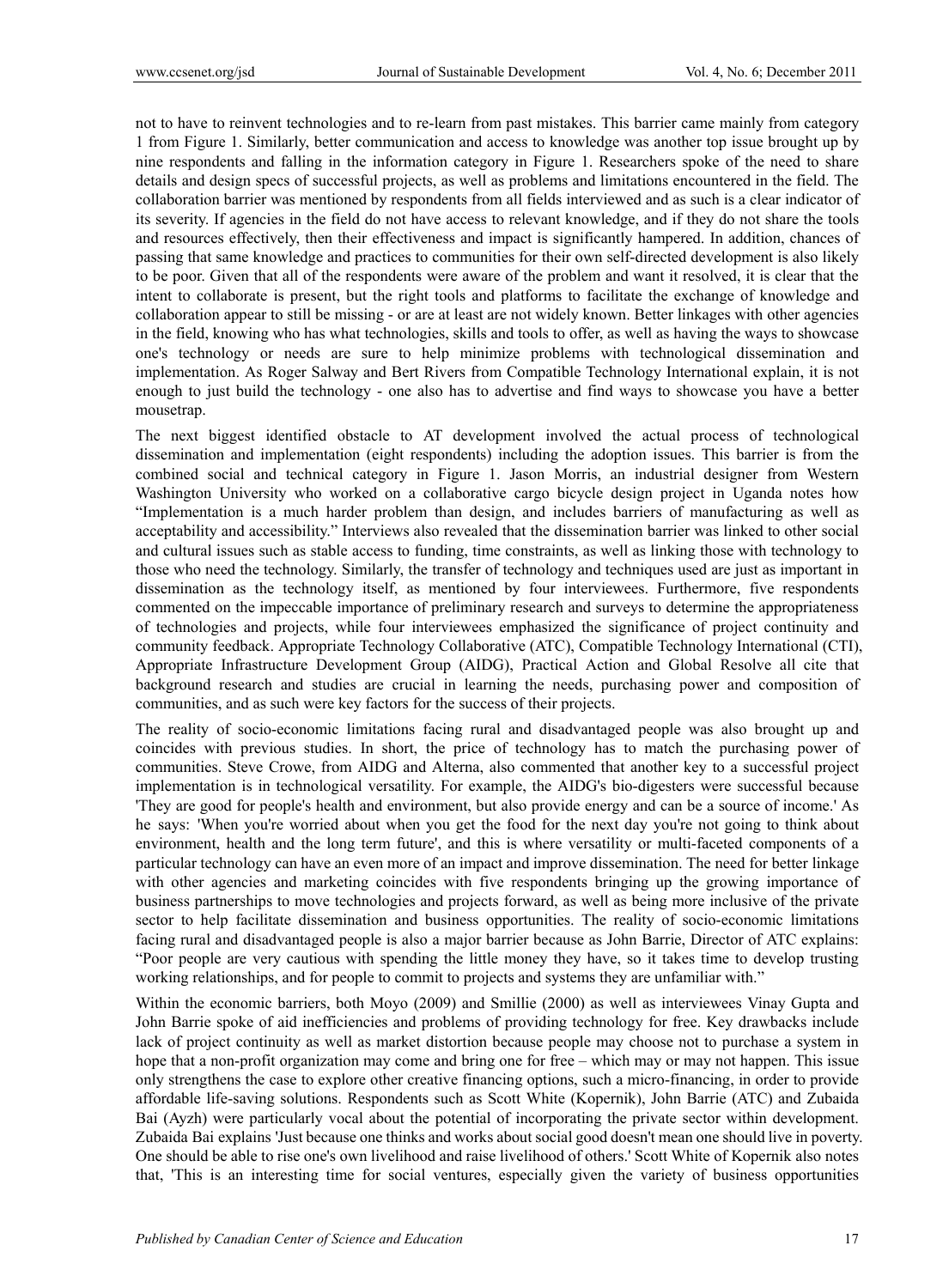available through the World Wide Web'. Given the amount of respondents who commented on the problems of dissemination and uptake of technologies, problems of funding as well as aid, there is clearly room for social enterprises to enable healthy and creative marketplaces for the development of AT while working for and with communities that need them.

Another key barrier of AT uncovered in this study is that of the stigma associated with low-cost technologies. Seven respondents commented that AT is still considered low or second-rate technology. Zubaida Bai mentioned how 'some people do not even consider AT to be technology, or they do not see how even simple things can change someone's life'. Jason Morris agrees: 'There is a social stigma attached to bicycles and that is that they are poor people's technology. People ride cargo bikes only to be able to afford a motorcycle one day'. Activist Vinay Gupta comments how such mis-representation and low appeal of AT is one of the main culprits of poor public interest or funding by major agencies. Gupta is also quick to point out how structural competition between agencies for funding and projects also keeps AT out of the picture, which is an issue supported by the literature (Heyse, 2004; Moyo, 2009).

In terms of technology specific barriers, AT design, robustness, and the definition of AT were brought up as key components to a successful technological implementation. Bert Rivers from CTI emphasized the need to ensure technologies are robust and last, because once a technology become an integral part of a given community, as their food grinder did in Kenya, should something go wrong people's livelihoods are jeopardized once more. Within the same scope six respondents also commented on the importance of having a broad AT definition with an emphasis on culturally specific undertones which ensures that the design and reach of AT matches local conditions, needs and purchasing power. In conjunction with the dissemination barrier category, three interviewees spoke of high shipping costs as well as duty charged on imports as a challenge for the implementation of OSAT projects. Three interviewees (Toby Cumberbatch, Vinay Gupta, Steve Crowe) also commented that while there may not be such a thing as universal engineering that fits all conditions, there is something to be said about the universal appeal, functionality and robustness of technologies, such as cell-phones, which are being adopted rapidly throughout the world. There are general functions which can apply globally with locally specific undertones, for the need to design robust, efficient and relevant technologies with the focus on demand led innovation. As Nicolas Jequier notes the 'remarkable market receptivity to modern technology is not a coincidence: they are reliable, convenient, easy to use, relatively inexpensive and meet a need which traditional technology can either not meet or not as conveniently' (Jequier, 1976). Thus it can be inferred that OSAT needs to be held to the same technical standards in order to be met with the same success.

The feedback in the arena of intellectual property, open source and open access concepts, showed a lot of support on the ground level due to cutting costs and compatibility (eleven respondents). However, it was noted that there is still some convincing to be done of open source reliability and security compared to the traditional proprietary solutions. Open Data Movement activist David Eaves and a researcher from IDRC Canada agreed that a big component of this is in people intuition of open source product quality. David Eaves explains how 'free is not seen as trustworthy in terms of quality' given that 'people and governments are simply used to paying large amounts of money for products and services'. For Appropedia, ATC, Ayzh and Digital Green, open sourcing innovation and employing anti-proprietary solutions was a clear choice as these organizations were in part built on the concept. As Zubaida Bai points out, 'if the goal is high quality low cost solutions, IP would impede on that vision....the main thing is that technology reaches the intended people and if that happens with copying they as a business are ready for it.' Other respondents were open to OSAT principles, but felt there are still some issues to be worked out in regards to trust, privacy and security so one's invention or innovation is not exploited. The issue of trust was the main barrier to a greater open source engagement for three respondents, while simply having the time to participate was noted by two respondents. Given the novelty of open source and copy-left licenses, lack of trust and familiarity are significant barriers to overcome in order to inspire a much larger participation and engage critical mass building. Work done by Arduino processing, Open Source Ecology, RepRap 3-D printing, Appropriate Technology Collaborative and Appropedia are excellent examples of the working model, but more needs to be done to showcase the ease and effectiveness of open source enterprises for hardware designs.

Given the quantity of collaboration and communication barriers, it does not come as a surprise that a majority of interviewees were interested in the idea of an online database or a repository for knowledge with features to enable collaboration and exchange of data. For example, Dr. David Grimshaw of Practical Action, who has also worked with Science for Humanity and DFID, believes that in the future ideas will be developed very differently, much in the style of crowd-sourcing. As such, he explains "there has to be a way to pool resources, technologies and ideas together". Examples of this paradigm are already taking shape with AT online projects such as the (note 1) Appropedia Foundation, Catalytic Communities (CatComm) (note 2), and Engineering for Change (note 3),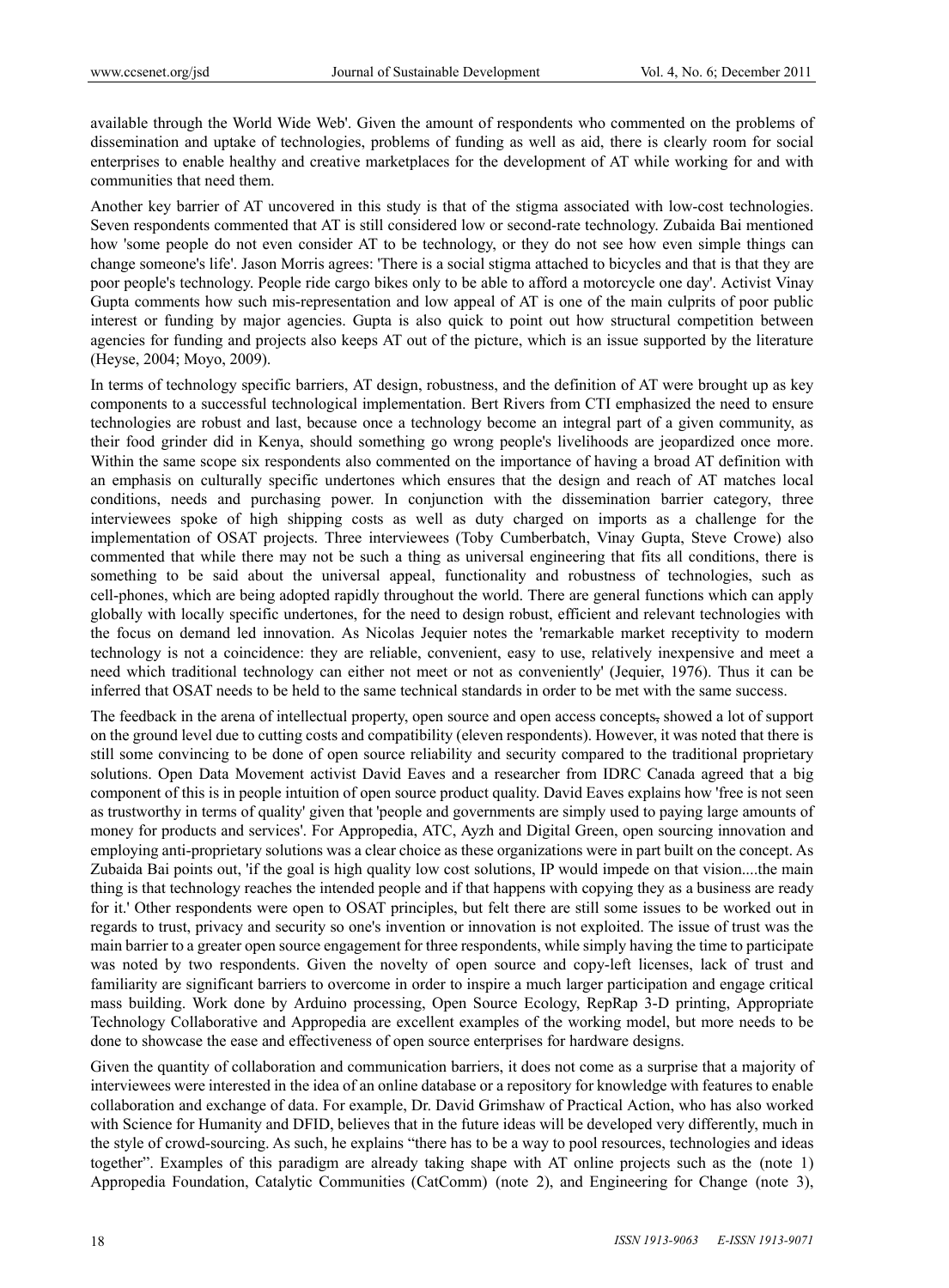which could have a significant benefits for AT development (Pearce at al., 2011). However, there is also shortcoming of self-directed online learning, as Jeff Brown noted: 'The web is a great repository of knowledge, but it is not a substitute for actual work in the field' and 'there is a danger of convincing yourself you know all the answers'. This, as well as the problem of accountability for technical designs and knowledge can be an issue for the collaborative approach. However, precautions such as extensive peer-review, voting and rating systems can help validate and identify trusted content. Vinay Gupta of Hexayurt was also in support of open access and open source for better knowledge and technology exchange, but he emphasized the danger of competing databases resulting in too much scattered information, and the need to find ways to consolidate the knowledge and databases into one stream. Still, the power and the potential of Internet technologies for facilitation of development and knowledge are obvious. Using the example of William Kamkwamba (2009), a fourteen year old boy from Malawi who designed a windmill electricity system for his family home based on a photo he saw at a library, Gupta explains, "Ten years from now there will be 2 billion people with a broadband Internet access, but no toilet. It is likely to believe they will go online and find solutions and self-educate using the Internet."

The rise of "Do It Yourself" and "How-To websites", instructional videos and countless online databases and encyclopedias of knowledge is certainly an indicator of that trend. Building a network of AT designs and sustainable development methods, as well as facilitating participation in no small task. In addition, the theme of development is complex and includes a multitude of social, technical, political and economic variables however, a considerable progress can be made by more collaborative innovation in utilization of the Internet and communication technologies for a more open, effective and self-directed development.

## **5. Limitations**

Although this study successfully confirmed literature identified barriers and expanded the research on OSAT, it did suffer from several limitations. While the organizations and individuals interviewed for this study are among the top in their field, they nonetheless represented only a portion of those working with ATs and therefore barriers presented here are not complete. The objective was to obtain an equal number of respondents from all sectors of OSAT involvement, but do to time and other limitations, the break-down is not equal in representation and this should be addressed in future studies. Future research should expand the list of interviewees as much as possible and include as many voices involved in the AT development. In addition, this research focused on the biggest barriers to AT and OSAT, and thus the list of barriers provided is not exclusive. Future work should also include a larger number of open sources and open access organizations and explore open source hardware barriers in relation to open source software. In addition, future work should also include viewpoints from the manufacturing AT industry, as well as of critics of appropriate technologies and those who see serious limitations to this kind of open collaborative development process. Finally, and most importantly, the future work should focus on obtaining feedback from communities employing the technologies to get further insight into their needs and viewpoints on barriers and development of AT.

## **6. Conclusions**

The results of this study indicate that the primary barriers to the deployment of open source appropriate technology includes: 1) social barriers, 2) communication and information specific barriers, 3) barriers to open source technology, 4) barriers to technology (AT or in general), and 5) social and technical barriers connected.

The quantity and magnitude of social barriers was significant and often conjoined with technical and communication components. This indicates that technology alone cannot be expected to solve development problems as it is only one piece of the puzzle. The second most significant barrier identified by the interviewees was the need for better communication as well as access to information, signaling the need for more collaboration between agencies working in the field of sustainable development.

Further coding provided a more in-depth analysis of key single barriers. The greatest barrier identified was the need for more collaboration, better communication and exchange of knowledge, as well as concomitant problems of technological dissemination associated with appropriate technology. Additional barriers included the stigma of AT as inferior or "poor person's technology", barrier of cultural appropriateness, as well as problems of technological robustness, transferability and the fit within current industrial and economic systems. In addition, the need for better marketing, social venture opportunities and business partnerships were also viewed as increasingly important component for successful AT dissemination efforts. In general, interviewees were receptive to the core principles of knowledge commons, open source and innovation through collaboration and this may indicate a new positive trend in how knowledge is shared and built in future.

The results of this study demonstrate that the open source appropriate technology movement is incomplete and future work is needed to overcome the identified barriers. The interest and awareness of the benefits brought on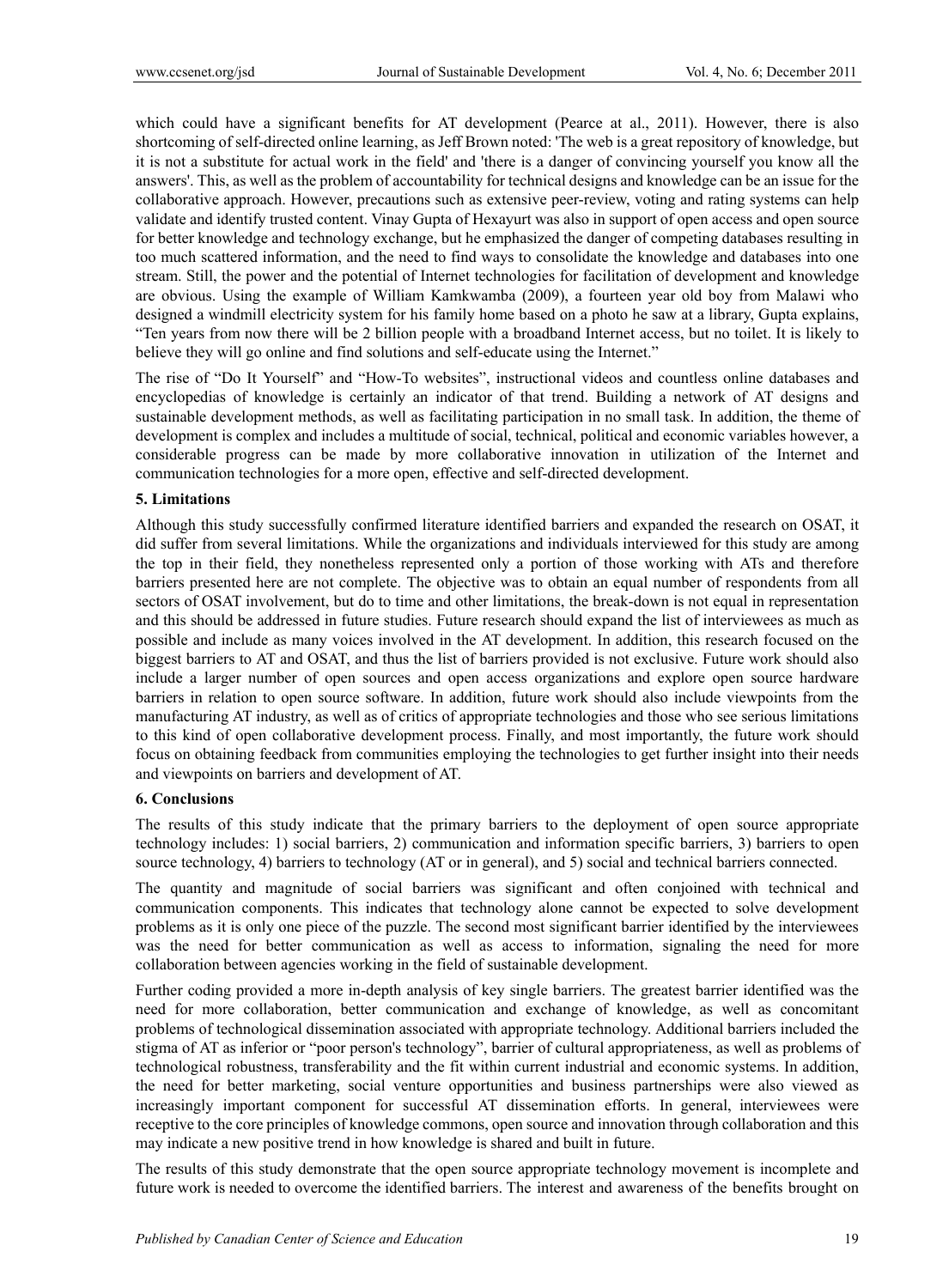by better collaborative methods is clearly established, and perhaps what is missing are the right tools and interfaces to allow for that collaboration to reach full capacity. This topic is worth pursuing in a much greater detail given the benefits of improved effectiveness and efficiency for researchers, organizations and communities working together to solve sustainable development challenges, and improve technological dissemination worldwide. More needs to be done to encourage, showcase and allow for open access / open source knowledge building to take place.

#### **Acknowledgments**

The authors would like to acknowledge helpful discussions with A. Goebel and would also like to thank all of the interviewees for their time and valuable insights.

#### **References**

Arunachalam, S. (2002). Reaching the unreached: how can we use information and communication technologies to empower the rural poor in the developing world through enhanced access to relevant information? *Journal of Information Science.* 28, 513-522. http://dx.doi.org/10.1177/016555150202800607

Ashraf, M. M., Swatman, P. & Hanisch J. (2007). Some perspectives on understanding the adoption and implementation of ICT interventions in developing countries. *The Journal of Community Informatics*. 3 (4). [Online] Available: http://ci-journal.net/index.php/ciej/article/view/297/387

Benkler, Y. (2006). *The Wealth of Networks: How Social Production Transforms Markets and Freedom*. Yale University Press.

Black, M. (2007). *The No-Nonsense Guide to International Development*. New Internationalist.

Buitenhuis A., Zelenika, I. & Pearce, J. M. (2010). Open Design-Based Strategies to Enhance Appropriate Technology Development. Proceedings of the 14<sup>th</sup> Annual National Collegiate Inventors and Innovators Alliance Conference: NCIIA Open. 1-12. [Online] Available: http://nciia.org/sites/default/files/pearce.pdf

Carr, M. (ed). (1985). *AT Reader: Theory and Practice in Appropriate Technology.* Intermediate Technology Development Group.

Chambers, R. (1983). *Rural Development - Putting The Last First*. Longmans Scientific and Technical Publishers, New York: John Wiley.

Chesbrough, H. (2003). *Open Innovation: The New Imperative for Creating and Profiting from Technology*. Boston: Harvard Business School Press. http://dx.doi.org/10.1225/8377

Coomer, J. (ed). (1979). *Quest for a Sustainable Society.* Woodlands Conference on Growth Policy, Pergamon Press.

Deek F. & McHugh, J. (eds). (2008). *Open Source: Technology and Policy*. Cambridge University Press.

Evans D. D. & Adler, L. N. (ed). (1979). *Appropriate Technology for Development: A Discussion and Case Histories*. Westview Press, Boulder Colorado.

Felix R. & Franklin, V. (1993). *Finding New Routes in Old Paths: Linking Cultural Needs to Technical Knowledge – Appropriate Technology Inspires Developing Societies Concept, Controversy and Clarification*. Bethany Books.

Hashmi, F. & J. M. Pearce. (2011). Viability of Small-Scale Arsenic-Contaminated Water Purification Technologies for Sustainable Development in Pakistan, *Sustainable Development.* 19 (4), 223-234. http://dx.doi.org/10.1002/sd.414

Hazeltine B. & Bull, C. (1999). *Appropriate Technology: Tools, Choices and Implications*, Academic Press.

Heyse, L. (2004). Beyond the Age of Humanitarianism: Past Trends and Future Challenges*.* Book Review Essay: *Journal of Contingencies and Crisis Management.* 11 (4), 178-183. http://dx.doi.org/10.1111/j.0966-0879.2003.01104004.x

Intergovernmental Panel on Climate Change (IPCC) (2007). *Fourth Assessment Report: Climate Change*. (eds) M.L. Parry, O.F. Canziani, J.P. Palutikof, P.J. van der Linden & C.E. Hanson. *Cambridge University Press*, United Kingdom and New York, NY: USA.

Jequier, N. (ed). (1976). *Appropriate Technologies: Problems and Promises*. Development Centre of the Organization for Economic Co-Operation and Development. Paris.

Kamkwamba, W. (2009). *The Boy Who Harnessed the Wind: Creating Currents of Electricity & Hope*. William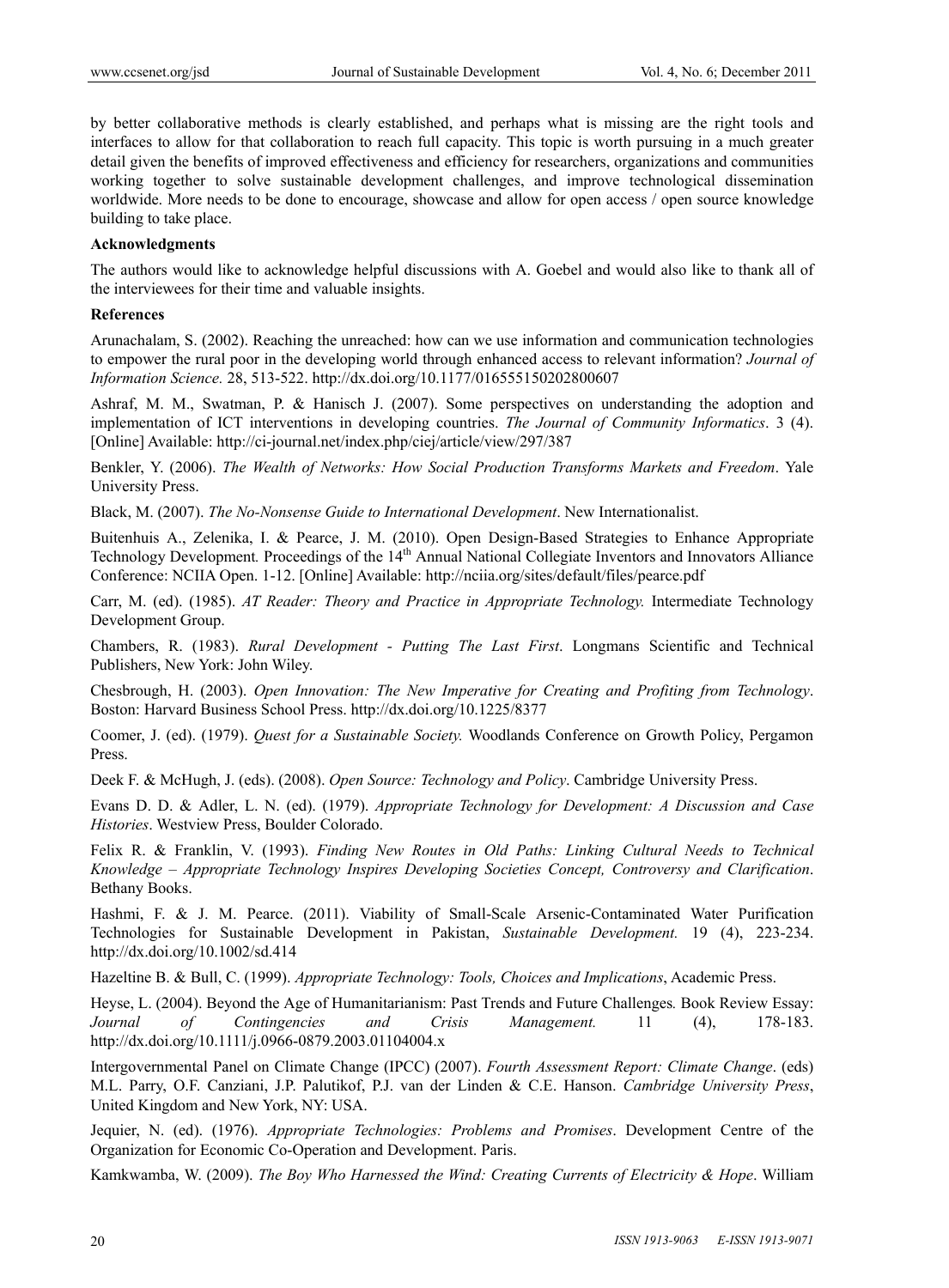Morrow.

Laumann, E. O. & D. Knocke. (1987). *The organizational state: Social choices in national policy domains.* The University of Wisconsin Press, Madison, WI.

Mikkelsen, B. (1995). *Methods of development work and research: A guide for practitioners*. Sage Publications, New Delhi, India and London, UK.

Miles, M. & M. Huberman. (1994). *Qualitative Data Analysis: An expanded source book.* Sage Publications, Thousand Oaks, CA and London UK.

Moyo, D. (2009). *Dead Aid: Why Aid Is Not Working and How There is Another Way for Africa*. New York: Farrar, Straus and Giroux.

NCAT News. (2011). National Center for Appropriate Technologies: Monitoring Federal Budget Talks. [Online] Available: http://www.ncat.org/news/index.php#funding2011

Netcraft Web Survey, 2011 stats. [Online] Available: http://news.netcraft.com/archives/2011/01/12/january-2011-web-server-survey-4.html

Patton, M. (1990). *Qualitative Evaluation Methods*. Sage Publications, Newbury Park, CA and London, UK.

Pearce, J. M. (2007). Teaching Physics Using Appropriate Technology Projects. *The Physics Teacher.* 45, 164-7. http://dx.doi.org/10.1119/1.2709675

Pearce, J. M., Albritton, S., Grant, G., Steed, G., & Zelenika, I. (2011). Enabling Innovation in Appropriate Technology for Sustainable Development, *Sustainability: Science, Practice & Policy* (in press).

Pearce J. M., Blair, C. M., Laciak, K. J., Andrews, R., Nosrat, A. & Zelenika Zovko, I. (2010). 3-D Printing of Open Source Appropriate Technologies for Self-Directed Sustainable Development*, Journal of Sustainable Development*. 3 (4), 17-29. [Online] Available: http://www.ccsenet.org/journal/index.php/jsd/article/view/6984

Pearce, J. M. & Mushtaq, U. (2009). Overcoming Technical Constraints for Obtaining Sustainable Development with Open Source Appropriate Technology*. Science and Technology for Humanity*, IEEE Toronto International Conference, 814-820. http://dx.doi.org/10.1109/TIC-STH.2009.5444388

Pursell, C. 1993. The Rise and Fall of the Appropriate Technology Movement in the United States, 1965 - 1985*. Technology and Culture*. 34 (3), 629-37. http://dx.doi.org/10.2307/3106707

Rubin, A. & Babbie. E. (2007). *Essential Research Methods for Social Work.* Brooks/Cole Belmont, CA.

Sawhney, N., Prestero, T., Griffith, S., & Maguire, Y. (2002). ThinkCycle: Supporting Open Collaboration and Sustainable Engineering Design in Education. Development by Design, 2<sup>nd</sup> International Conference on Open Collaborative Design for Sustainable Innovation, Bangalore, India, December 1-2

Schumacher, E. F. (1973). *Small is beautiful: Economics as if people mattered*. New York: Harper & Row.

Smillie, I. (2000). *Mastering the Machine: Poverty, Aid and Technology.* ITDG Publishing.

Smith, J. (2009). *Science and Technology for Development*, Development Matters. Zed Books.

Tcheeko, L. & M. N. Ntah. (2006). Information and Communication Technologies and Poverty Reduction in Developing Countries: the Case of Sub Saharan Africa countries*. Systemics, Cybernetics and Informatics*. 4 (6), 112-115. [Online] Available: http://www.iiisci.org/journal/sci/Contents.asp?var=&previous=ISS7128

Tenner, E. (2007). *Why Things Bite Back: Technology and the Revenge of Unintended Consequences.* Vintage.

Tenner, E. (2009). *Our Own Devices: How Technology Remakes Humanity.* Vintage.

Thomas, J. R. (1994). *What Machines Can't Do: Politics and Technology in the Industrial Enterprise*. University of California Press.

UN report. (2010). Extra push needed on aid, trade and debt to meet global anti-poverty goals. International Development Co-Operation at a Crossroads in 2010. New York. [Online] Available: http://content.undp.org/go/newsroom/2010/september/un-reports-extra-push-needed-to-meet-global-anti-poverty -goals.en

Watson, T. (2009). *Causewired: Plugging in Getting Involved, Changing the World.* John Wiley & Sons, Inc.

World Commission on Environment and Development (WCED). (1987). Our Common Future, Report of the World Commission on Environment and Development, Published as Annex to General Assembly document A/42/427, Development and International Co-operation: Environment August 2, 1987.